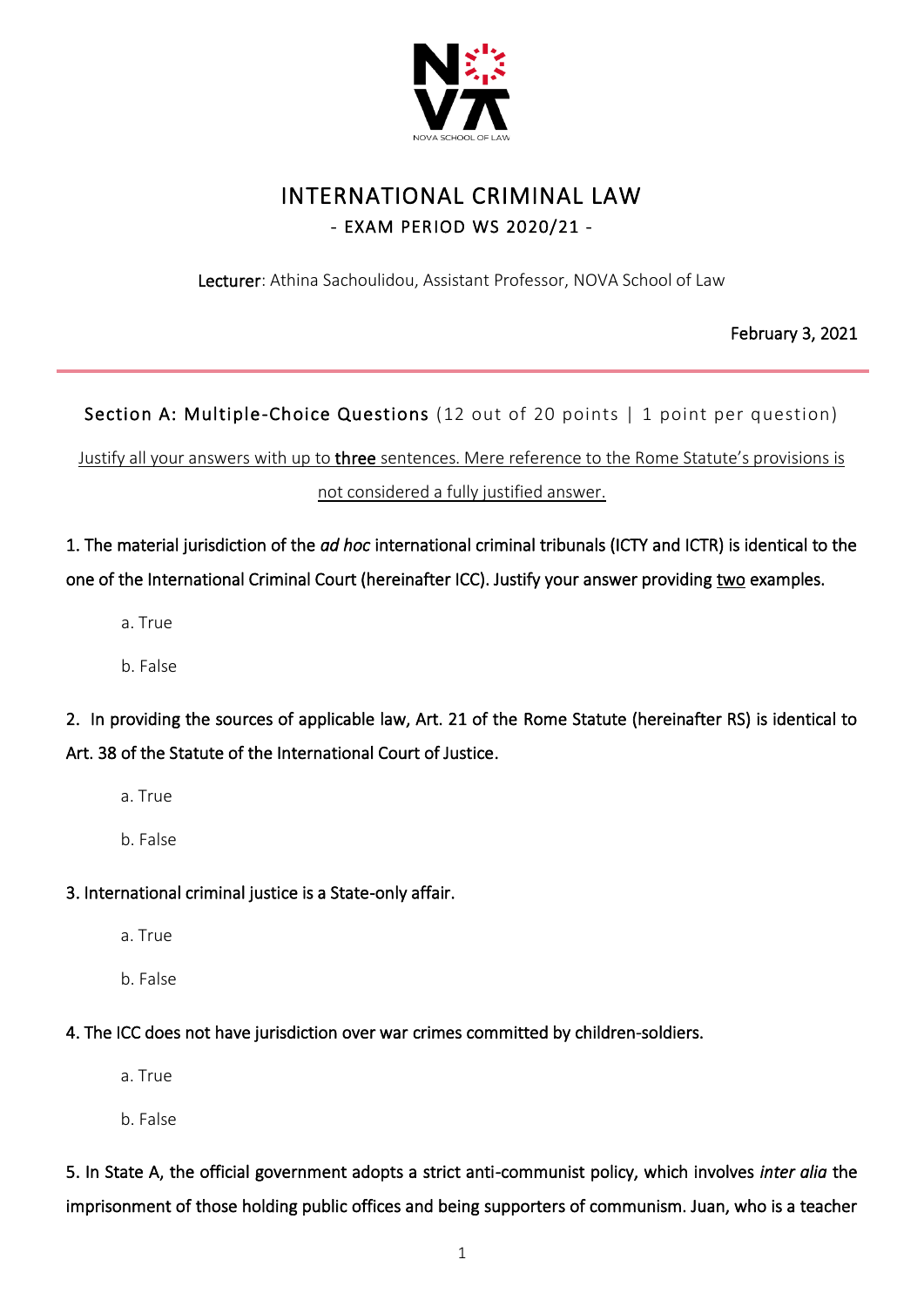

in a public school and a prominent member of the communist party, gets so angry, once the government announces that plan, that he decides to set fire to the warehouse of a company that belongs to one of the government's ministers. Once Juan sets the fire, one of the minister's guards, who happens to be in proximity and is a great supporter of the anti-communist policy, shoots at Juan's head. Juan falls dead and the guardian claims that he acted so to protect the minister's property. Is this a valid ground to exclude his liability in the light of the RS?

- a. Yes
- b. No

6. A successful investigation, which is initiated by the ICC prosecutor on his/her own initiative, does not automatically lead to the prosecution of the persons involved in the situation concerned.

- a. True
- b. False

7. Hakim is a member of the high-level hierarchy of the military forces in State A, which is involved in an armed conflict with the neighbouring State B. While participating in a peace negotiation mission, he is arrested trying to put a bomb in the cathedral of the capital city of State B. Does Hakim's action fall into the protective scope of the RS?

- a. Yes
- b. No

8. The proceedings before the ICC are always open to the public.

- a. True
- b. False

9. Should a revision against an ICC decision be successful, the previously convicted person is to be directly acquitted and subsequently released.

a. True

b. False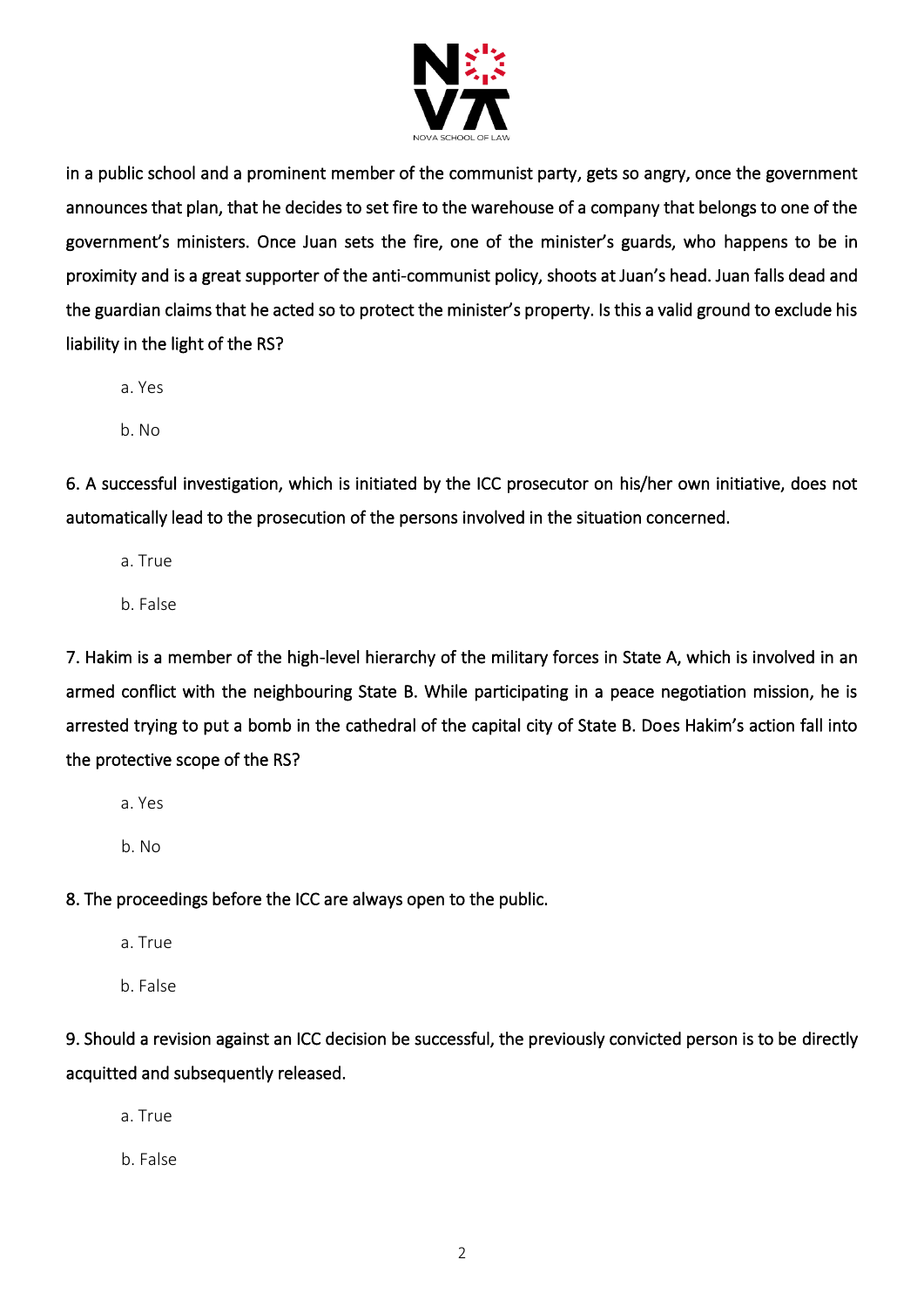

- 10. Intoxication is an absolute ground upon which liability is to be excluded in the light of the RS.
	- a. True
	- b. False

11. The jurisdiction of the ICC over States, which are not Parties to the RS, can only be activated by the UN Security Council.

- a. True
- b. False

#### 12. The principle of legality works differently in International Criminal Law compared to the national one.

- a. True
- b. False

### Section B: Exercise (8 out of 20 points)

State X and State Y have been involved in a violent armed conflict since 2015 – with both of them aiming to gain control over the so-called 'Yellow Valley', an area in the southern-east borders of those countries with rich natural gas sources. During the hostilities, both parties to the armed conflict have arrested and kept under control enemy soldiers. Damian and Hiba, who belong to the military forces of State Y and are also a couple, get arrested in August 2016. While being in captivity, they are not allowed to communicate with each other – in spite of the fact that the authorities of State X are aware of their family situation. Hiba, who cannot tolerate this situation and particularly the lack of communication with her husband and the rest of her family, attempts to escape in March 2017. Her attempt remains unsuccessful, but at the same time, it frustrates Kazim, the director of the prison, where she is kept. To prevent any similar incidents, Kazim decides to paradigmatically punish Hiba by keeping her in absolute isolation. Hiba not only is not allowed to communicate with anybody (as before her attempt to escape), but she is also denied access to any sanitary equipment. Besides this, she is allowed to visit the toilette only once per day. After she gets released in March 2018, she suffers among other things from a severe infectious disease on her genitalia.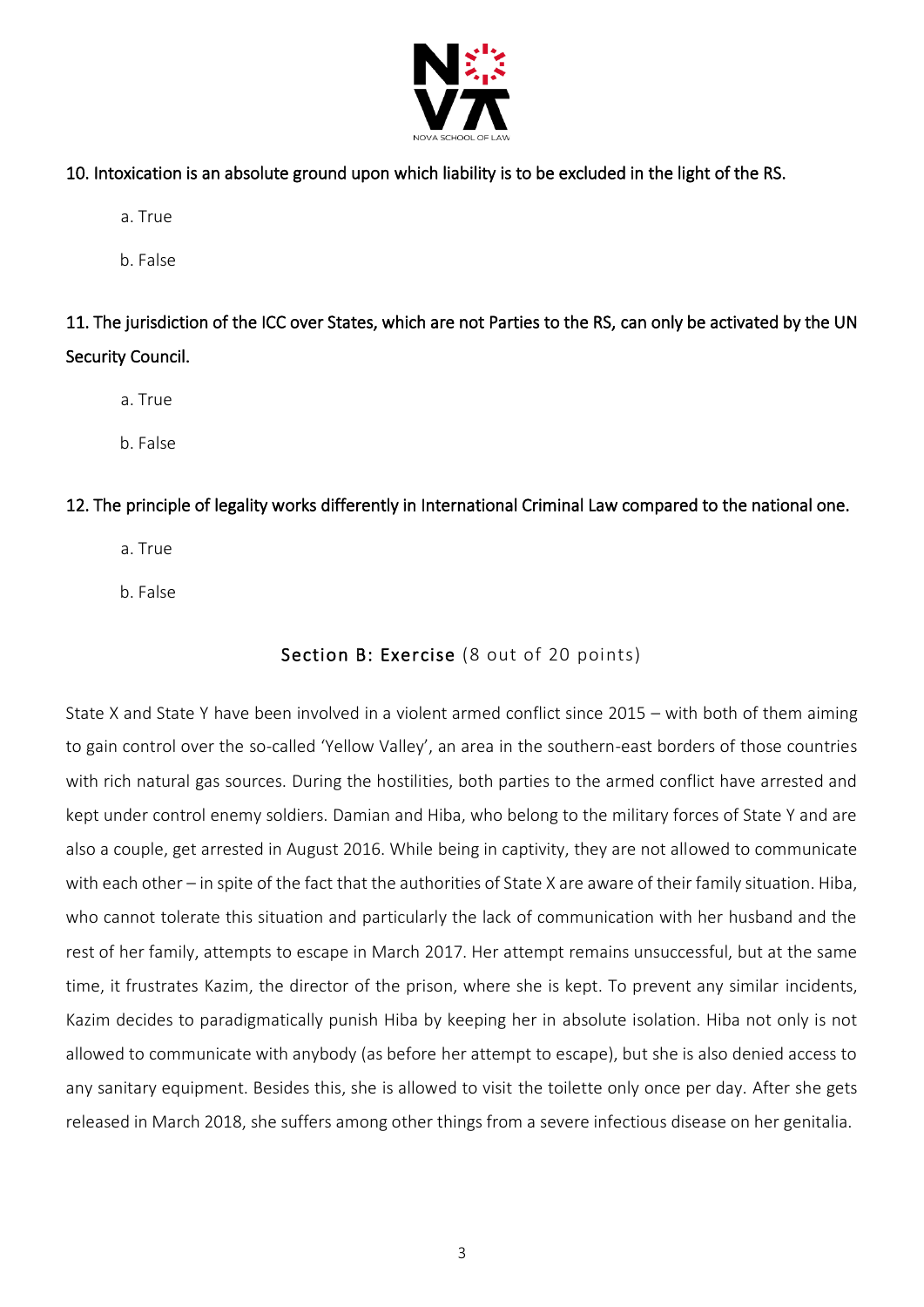

In March 2018, Amani takes command of the camp, where Damian is still kept. At this time, the armed forces of State X are being massively defeated on the battlefield. Amani cannot accept the possibility of a future victory of State Y – fact that makes him furious towards the camp residents. In that context, he threatens them, including Damian, that their families would be blatantly executed, unless they accept to serve in the forces of State X. The majority of the camp residents – being hopeless about the fate of their families – complies with Amani's orders. Besides this, Amani, who is also a member of the high-level hierarchy of State X's military forces, gives a very passionate speech in December 2018 to his subordinates, during which he actively orders them to block all the food transportations to State Y that pass through their territory. This is a measure that predominantly affects villages of civilians in State Y, which are close to the Yellow Valley.

Asim, a soldier of Amani, is responsible together with other soldiers for borders controls. As such and following the orders of Amani, he destroys the wheels of food trucks, the drivers of which attempt to cross the borders and reach the State Y. This happens for a period of three months, namely until March 2019. Amani, being an experienced soldier himself, feels anxious about the outcome of those orders, as they have implications on civilians.

# Evaluate the actions of Kazim, Amani and Asim in the light of the Rome Statute considering that State X has signed and ratified the latter, but State Y not. To solve this exercise, please also take into account the following provisions of the Third Geneva Convention:

Art. 29 — The Detaining Power shall be bound to take all sanitary measures necessary to ensure the cleanliness and healthfulness of camps, and to prevent epidemics. Prisoners of war shall have for their use, day and night, conveniences which conform to the rules of hygiene and are maintained in a constant state of cleanliness. In any camps in which women prisoners of war are accommodated, separate conveniences shall be provided for them. Also, apart from the baths and showers with which the camps shall be furnished, prisoners of war shall be provided with sufficient water and soap for their personal toilet and for washing their personal laundry; the necessary installations, facilities and time shall be granted them for that purpose.

Art.  $92 - A$  prisoner of war who attempts to escape and is recaptured before having made good his escape in the sense of Article 91 shall be liable only to a disciplinary punishment in respect of this act, even if it is a repeated offence.